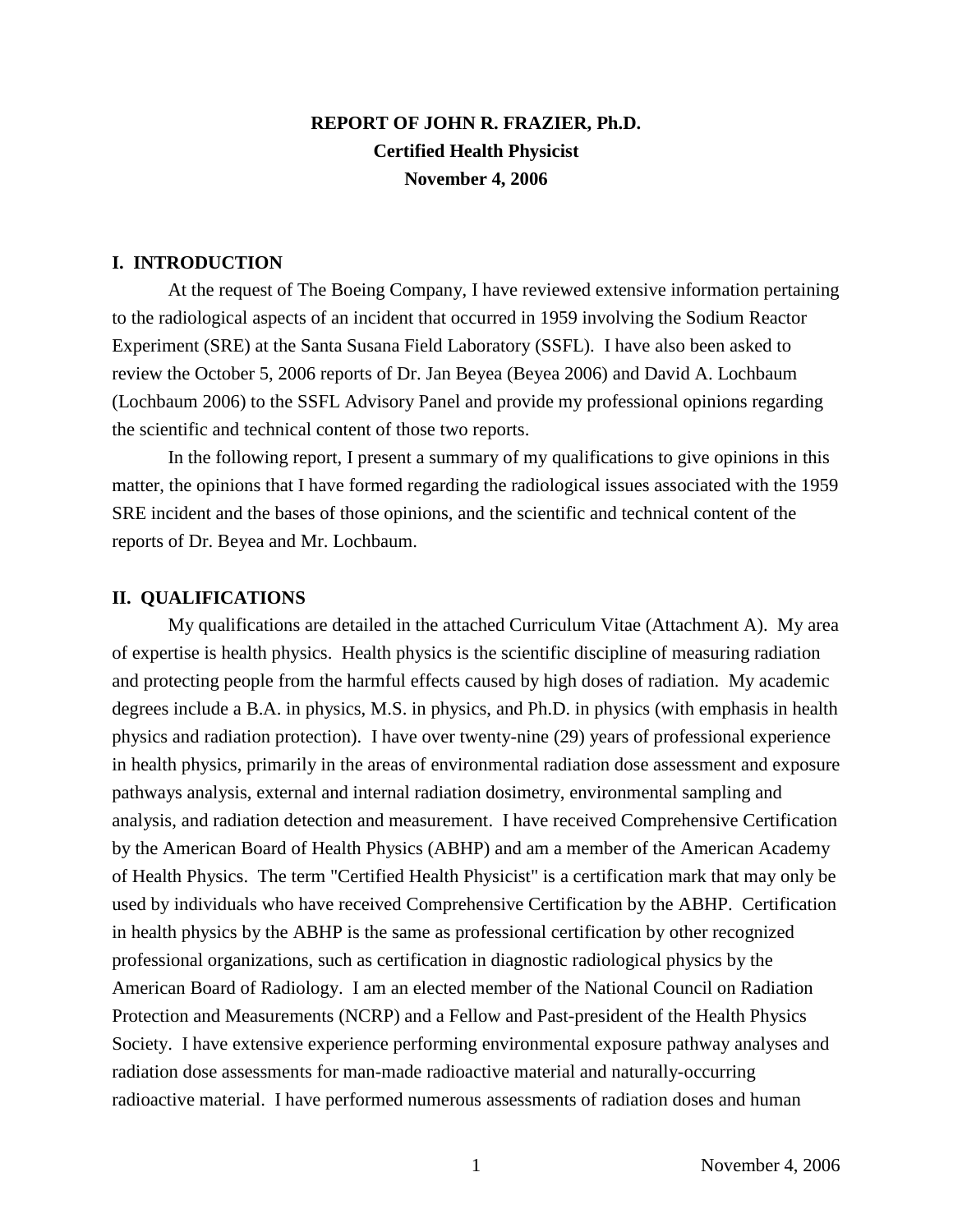health risks from real or hypothetical environmental and occupational exposures to a variety of radioactive materials in several physical and chemical forms. Those dose and risk assessments have included, but were not limited to, human exposures to fission products, activation products, and naturally-occurring radioactive material.

### **III. DOCUMENTS REVIEWED**

Specific documents that I have reviewed pertaining to the radiological aspects of the 1959 SRE incident are listed in Attachment B. I have not listed the numerous general reference documents with which I am familiar (and on which I base many of my opinions) that pertain to the following topics: identities, amounts, and physical/chemical properties of radioactive material at nuclear reactor facilities; ventilation and air filtration systems used at nuclear facilities; environmental fate and transport modeling; sampling and analysis of radioactive material in environmental media; exposure pathways analysis and radiation dose assessments; and human health risk assessment and the bases and use of risk coefficients.

### **IV. 1959 SRE INCIDENT AT SSFL**

After carefully reviewing the documents listed in Attachment B, I conclude that the following statements pertaining to radiological aspects of the 1959 SRE incident are true and accurate:

### **A. Potential radiological impacts of the 1959 SRE incident were assessed in a timely manner soon after the incident using actual measurement data and first-hand knowledge of those who were present at the time of the incident.**

On July 29, 1959, only three days after the Sodium Reactor Experiment (SRE) was shut down at the end of power run 14, Atomics International formed an eight-member ad hoc Committee to assist in analysis of the problem within the reactor and determine the origin of the problem. The Committee was also charged with reviewing and advising on steps to remedy the problem and bring the reactor back into operation, including making recommendations for any necessary changes in operating procedures or reactor system to prevent occurrence of a similar problem. Reactor operations data were re-examined and evaluated. Metallurgical and chemical analyses of reactor components were performed. A radiological characterization of the coolant and gaseous activity was performed. After approximately three months of gathering and evaluating data pertaining to the incident, the Committee issued an interim report that described the origin, the nature and consequences of the damage the SRE fuel from the incident (AI 1959).

Throughout the following year, a more detailed evaluation of individual components of the reactor was performed. The sodium coolant was drained and a detailed analysis was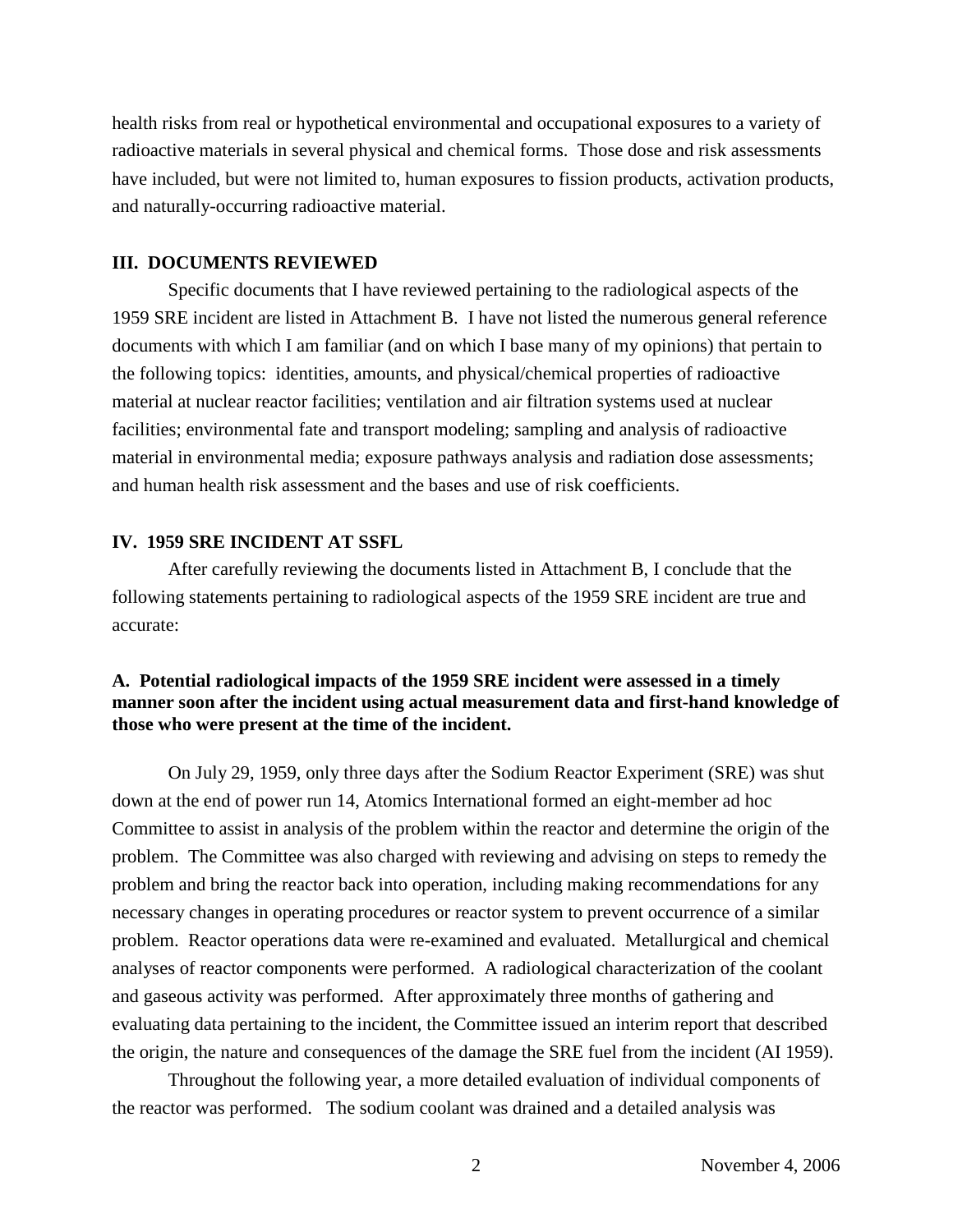performed to determine the amounts of insoluble contaminants and fission products in the coolant. Fuel elements were removed and inspected. The reactor was surveyed and cleaned. Damaged moderator assemblies were removed and replaced. Piping and equipment were also cleaned. Additionally, detailed metallurgical, chemical, or radiological examinations were performed of the fuel, moderator cans and other components of the reactor. In 1961, the Committee completed its investigations and issued its final report that revised and supplemented its interim report (AI 1961).

## **B. The assessments of potential radiological impacts that were made following the incident showed that there were no radiological hazards to the environment.**

The 1959 interim report by the ad hoc Committee prepared soon after the incident concluded that "no radiological hazard was present to the reactor environs." (AI 1959 at p. I-2). The 1961 final report of the ad hoc Committee described their investigation and presented conclusions regarding the causes and consequences of the fuel element damage (AI 1961). Radiological conditions in the surrounding environment were monitored during the investigation of the incident and the 1961 report noted that "[c]ontinued routine monitoring of soil, vegetation, water, and air revealed no increase in background radiation levels." (AI 1961 at p. III-21) The final report also concluded that:

"In spite of the cladding failure to 13 fuel elements and the release to the primary coolant of several thousands of curies of fission product activity, no radiological hazard was presented to the reactor environs."

The Committee performed a final review of the causes and effects of the fuel damage, the modifications that were made in the reactor system, and the changes in operating procedures and management. Based on that review the Committee recommended approval for operation and the SRE was returned to operation on September 7, 1960.

## **C. The identities, locations, and amounts of fission products in the sodium coolant, cover gas system, and other components of the primary system were studied extensively soon after the incident.**

An assessment of the locations and amounts of fission product contamination in the SRE was performed soon after the incident. Fission product release and distribution data were compiled during the time between the incident in July 1959 and the restart of the reactor in September 1960. The report of that study was prepared by R.S. Hart of Atomics International and issued on March 1, 1962 (AI 1962). Several of the conclusions of that report are significant.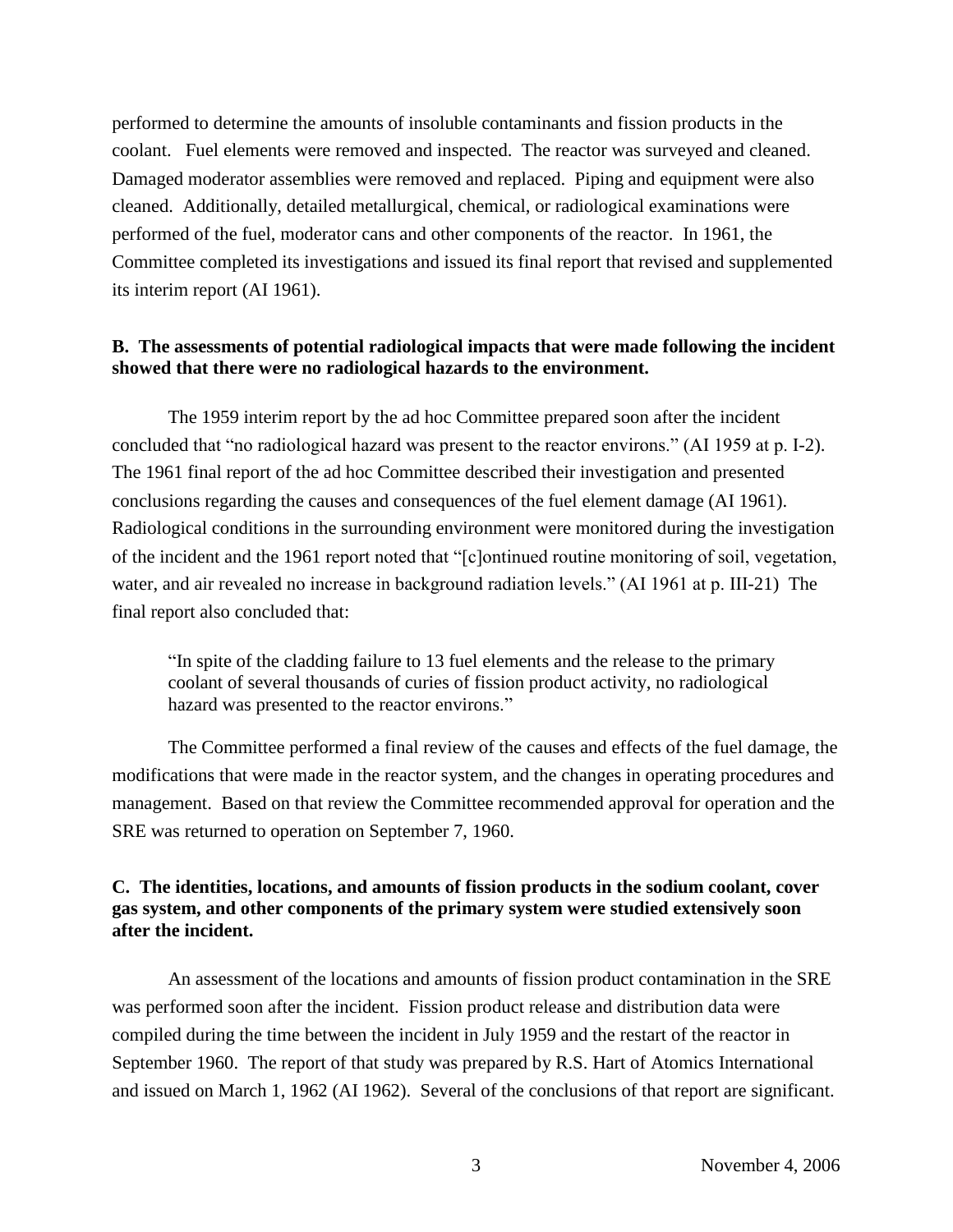For example, the report noted that only isotopes of xenon (Xe) and krypton (Kr) were found in the cover gas (helium) (AI 1962). The assessment also found that a carbonaceous particulate material in the sodium effectively scavenged fission products from the sodium. In addition, it was found that "[t]he cold trap in the primary system was effective in removing fission product contamination" from the sodium (AI 1962). The design and operation of the reactor was such that "[a]lthough 5,000 to 10,000 curies of fission product activity was unexpectedly released to the primary sodium coolant system, no radiological emergency of any nature occurred" (AI 1962). The limited amount of fission products released into the sodium coolant during the incident and the effectiveness of the coolant cleanup components combined to allow continued use of the same sodium that was in the reactor during the incident (AI 1962).

## **D. Studies of the radioactivity released from the SRE reactor during the 1959 incident, including measurements of radioactive material in and around the reactor, show that only inert (noble) gases (isotopes of krypton and xenon) were released during the incident and that no radioiodine or radiocesium was released to the environment.**

The only transport pathway for radioactive material (fission products) from the SRE reactor fuel to the offsite environment initiated with release from the fuel into the sodium coolant, followed by release from the coolant into the helium gas that covered the coolant. Measurements of the identities and amounts of fission products in the sodium coolant and in the helium gas following the 1959 incident showed that although numerous fission products were within the sodium coolant only isotopes of the inert (noble) gases krypton and xenon were present in the helium cover gas (AI 1961; AI 1962). The measurements made in 1959 and thereafter clearly show that the sodium coolant retained the fission products except for the noble gases krypton and xenon that were released into the helium cover gas. Most of the krypton and xenon was contained in storage tanks and held until it underwent radioactive decay, but some of these inert gases escaped into the offsite environment. The potential radiation dose from the released krypton and xenon was a small fraction of the radiation dose that is received from natural background radiation in any day.

**E. There were multiple components of the SRE that contributed to containment of radioactive material within the SRE facility. At commercial power reactors (light-water reactors), the reactor building is a containment pressure vessel that encloses the reactor and many related components and is necessary for containing high pressure gas releases that might occur during an accident in those reactors. Because the fundamental design of the SRE prevents generation of high volumes of gas (i.e., steam) during routine operations or during incidents (such as the 1959 incident), it was unnecessary for the reactor building at the SRE to be a containment pressure vessel.**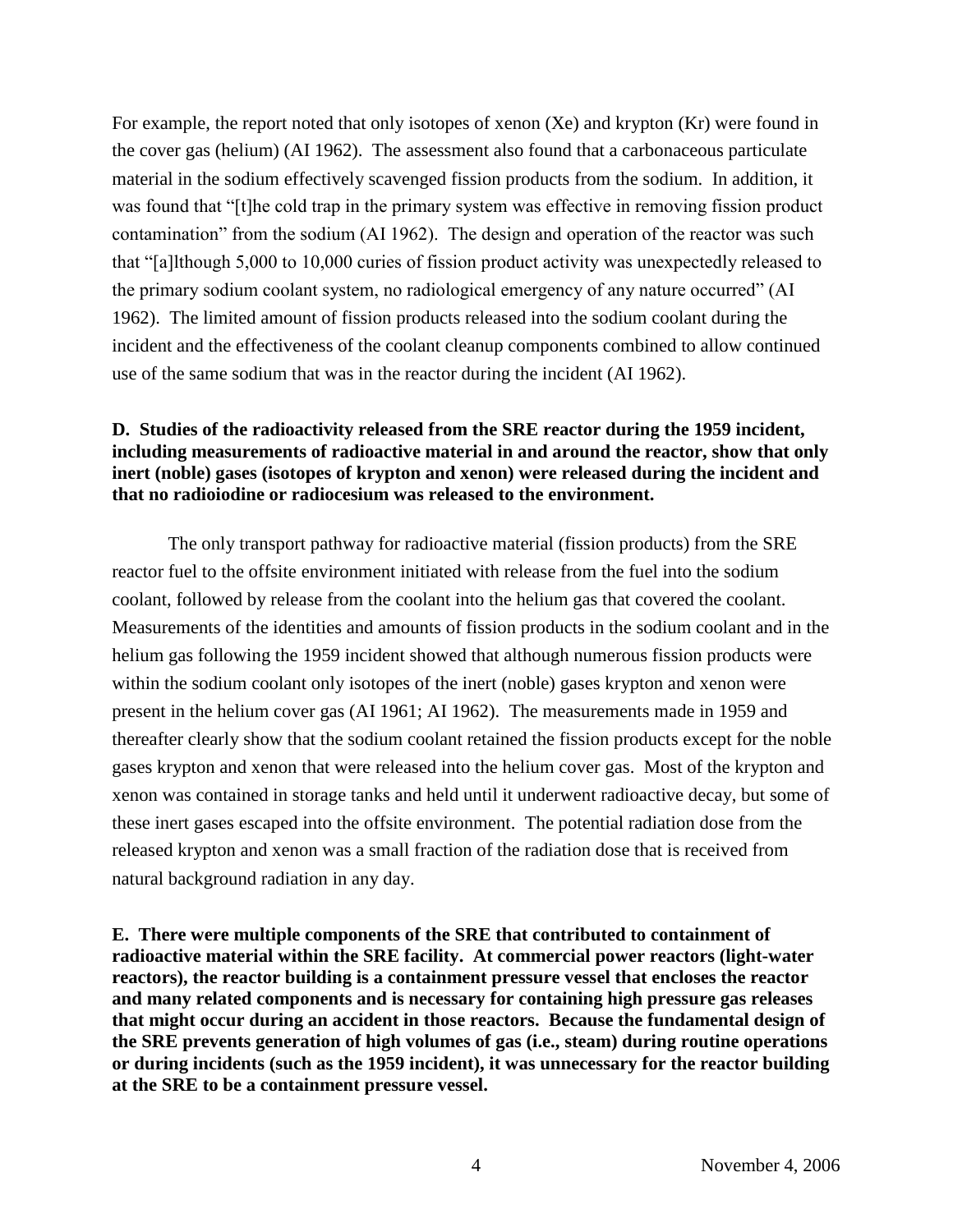The SRE reactor building was not designed as a containment pressure vessel, because the maximum credible accident that could have occurred at the SRE would not cause a release a high volume of gas (such as steam) that would require pressure containment. The SRE was designed to retain gases at about atmospheric pressure and reduce leakage of potentially contaminated gases from the facility to the environment by maintaining the reactor building at a pressure slightly lower than the outdoor air (i.e., it was maintained at slight negative pressure). Containment of radioactive material at the SRE was assured through multiple components that were integral part of the reactor design. The components that contain radioactive material within the SRE reactor and its associated structures include the fuel, fuel elements, cavity liner and cover shields, sodium coolant, helium gas cover of the coolant, nitrogen gas cover of other components, reactor building, shielded gas storage vaults, gas storage tanks, and exhaust air filtration systems. The absence of any releases of radioactivity other than the inert gases krypton and xenon from the SRE reactor during the 1959 incident confirmed the SRE contained radioactive material as it was designed.

## **F. Over the 47 years since the SRE incident additional assessments of offsite releases and/or radiation doses to offsite personnel have been made and none of the assessments based on actual SSFL-specific measurement data have changed or modified the conclusion of the 1961 final report that"noradiologicalhazardtooffsitepersonswaspresent."**

Although assessments of offsite releases and radiation doses to offsite personnel from the 1959 SRE incident have been performed in recent years in association with litigation related to the SSFL, all of the assessments that used site-specific measurement data reached the same conclusion as the 1961 final report (AI 1961) that the 1959 SRE incident did not produce any radiological hazard to offsite persons. Other assessments I have reviewed of releases of radioactive material from the 1959 SRE incident have in my opinion ignored the science and experimental facts pertaining to the design and operation of the SRE and the measurements following the 1959 SRE incident, and base their assessments on speculative theories that are unsupported by science or measurement data.

**G. Concentrations of radioactive cesium in surface soil have been measured at numerous locations surrounding the SRE site since the incident in 1959. The results of those soil measurements show that there are no areas in the vicinity of the SRE site having radioactive cesium greater than amounts due to fallout from atmospheric weapons testing. Measurements of radioactive cesium in soil in the environs of the SRE do not indicate or suggest in any way that radioactive cesium was released to the environment during the 1959 incident.**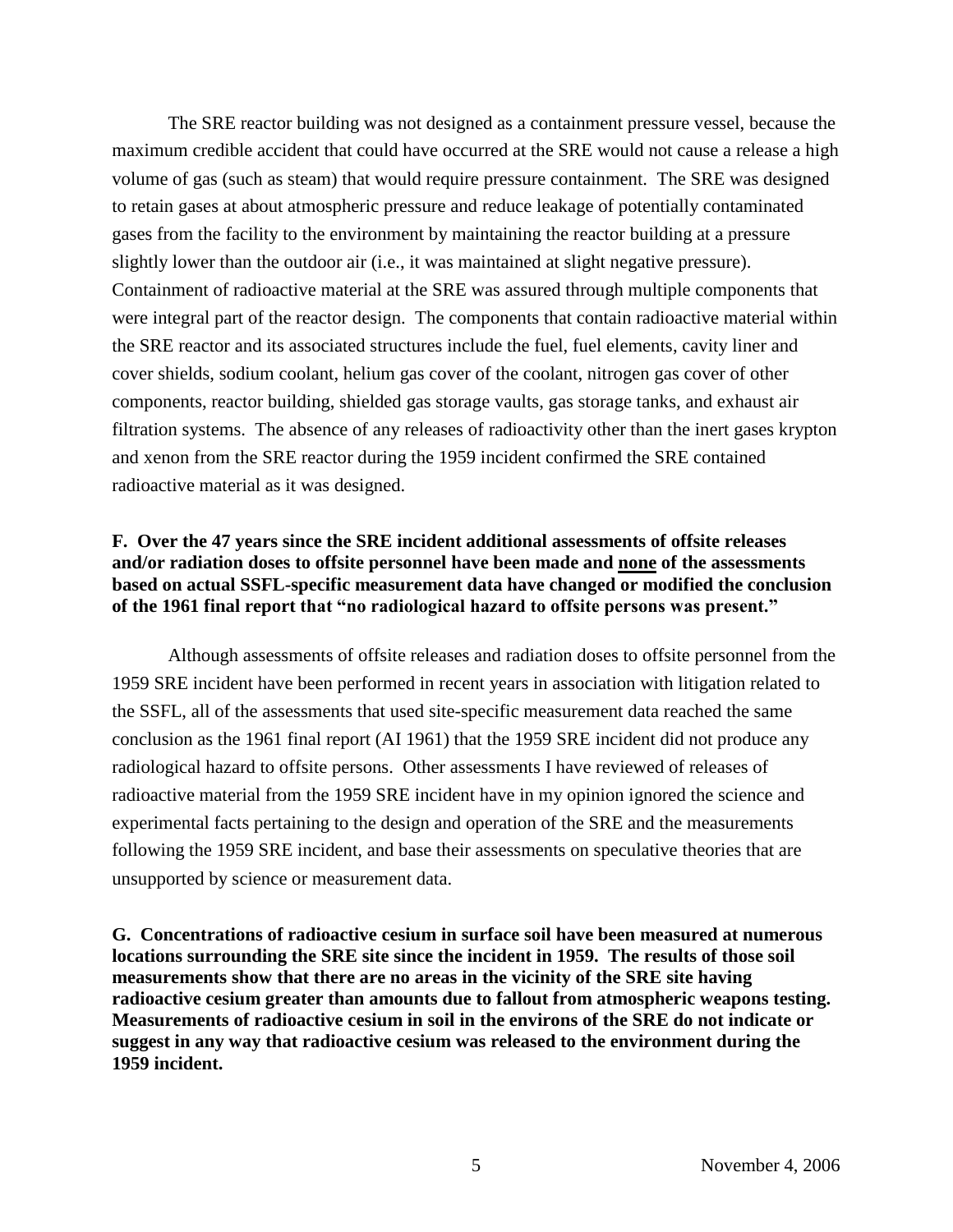If there had been a release of significant quantities of radioactive cesium to the air as a consequence of the 1959 SRE incident there would have been (and would continue to be) elevated concentrations of radioactive cesium in surface soil in the vicinity of the SRE site, with the highest concentrations near the site boundary and concentrations decreasing with increasing distance from the site. Soil sampling at the SRE site and in the surrounding areas was performed after the 1959 incident, with no elevated concentrations of radioactive cesium being present in those samples (AI 1961). Additional soil sampling and radiation measurement studies have been performed in the environs of the SRE throughout the intervening years since the incident and none of the data from those studies indicate any radioactive cesium greater than amounts due to fallout from atmospheric weapons testing (EGG 1979; McLaren 1993; McLaren 1995; Hamilton 1997; Ogden 1998; USEPA 1998a; USEPA 1998b; and QST 1999).

### **H. Because there were no releases of radioactive cesium or radioactive iodine from the SRE to the offsite environment during the 1959 incident there were no radiation doses or adverse health risks from those materials to anyone offsite.**

Assessments of exposure pathways, radiation doses, and cancer risks to offsite individuals from radioactive cesium and radioactive iodine released offsite as a consequence of the 1959 SRE incident should conclude necessarily that there were no offsite radiation doses and no increased health risks from those materials from the incident. Simply stated, with no releases of those radioactive materials offsite there was no offsite exposure, dose, or cancer risk from them.

### **V. OCTOBER 5, 2006 REPORT OF JAN BEYEA, Ph.D.**

The report of Jan Beyea, Ph.D., to the SSFL Advisory Panel, dated October 5, 2006, includes numerous statements unrelated to science, engineering, or the technical aspects of assessing offsite exposures, doses, and human health risks from the 1959 SRE incident (Beyea 2006). I have prepared the following comments and conclusions regarding the specific sections of Dr. Beyea's report pertaining to radioactive materials releases, transport and offsite dose calculations, and human health risk assessment. It is important to note at the beginning of this section that Dr. Beyea states in his report "... the estimates in this report are limited to scoping calculations that carry a wide range of uncertainty, complicating their use for estimation of statistical power." (Beyea 2006 at p. 4).

### **A. Release Estimates**

Dr. Beyea bases his determination of the amount of radioactive material released during the 1959 SRE incident on his own method of comparing release estimates prepared previously by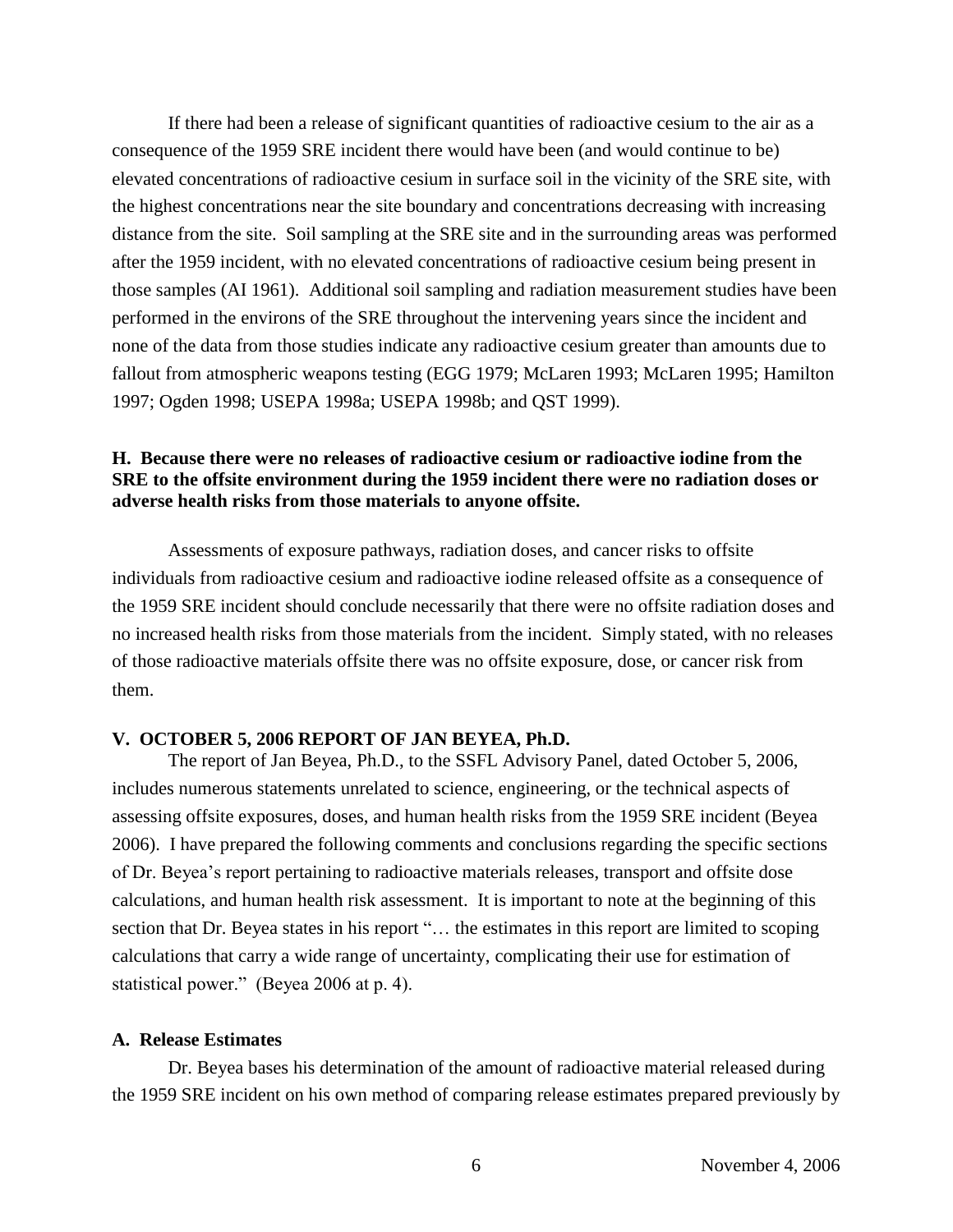five (5) individuals or organizations, giving a weight to each of those estimates that he somehow determines. This method of determining the most accurate value of any parameter is without scientific basis or merit. He selects release estimates from individuals or organizations without examining the basis, assumptions, and limitations of each of those estimates. He admits that his selection of the release estimates is non-random (Beyea 2006). However, a review of the origin of the release estimates shows that his selection is in fact biased toward the estimates of the greatest amount of radioactive material released from the site. Those estimates of large releases are based on flawed and unsupportable assumptions regarding the fundamental science of the SRE design and operation. Moreover, the estimates of large releases ignore the detailed release estimates made soon after the incident using actual site-specific measurement data and first-hand knowledge of those who were present at the time of the incident.

From the results of the release estimates that he selects, Dr. Beyea presents his mathematical "analysis" in which he calculates the "statistical parameters" associated with the combined estimate. This attempt to lend technical credibility to his release estimate is disingenuous, without scientific basis, and blatantly misleading. Through application of his own method for estimating the amount of radioiodine released to the offsite environment, he arrives at an estimate of from 0 to several thousand curies released to the offsite environment due to the 1959 SRE event.

The scientific approach that Dr. Beyea should have used to determine releases from the SRE site is the accepted method whereby the "source term" for releases to offsite areas is determined from site-specific measurement data (if available) or through calculations based on relevant, site-specific parameters. This accepted method provides deterministic values of the identities, amounts, and concentrations of radioactive material released during an event. This accepted method is that which was used in the release calculations soon after the 1959 SRE incident (AI 1961). This scientific method for determining the source term for the 1959 SRE incident was also used by defense experts (Christian 2005; Daniel 2005) in the recent litigation pertaining to the SSFL [O'Connor v. Boeing]. The approach used by Christian and Daniel for determining the "source term" for the 1959 event incorporated site-specific facility design parameters, operations history, and measurement data obtained during and following the event. The results of Christian's detailed analyses of the event based on extensive theoretical and measurement data show that radioiodine was retained in the reactor and was not released to the offsite environment (Christian 2005).

Beyea also applies his method for estimating the amount of radioactive cesium (specifically cesium-137) released to the offsite environment from the 1959 SRE event. He arrives at an estimate of from 24 curies to 2,400 curies released to the offsite environment due to the 1959 SRE event (Beyea 2006). A release of such large amounts of cesium-137, if indeed it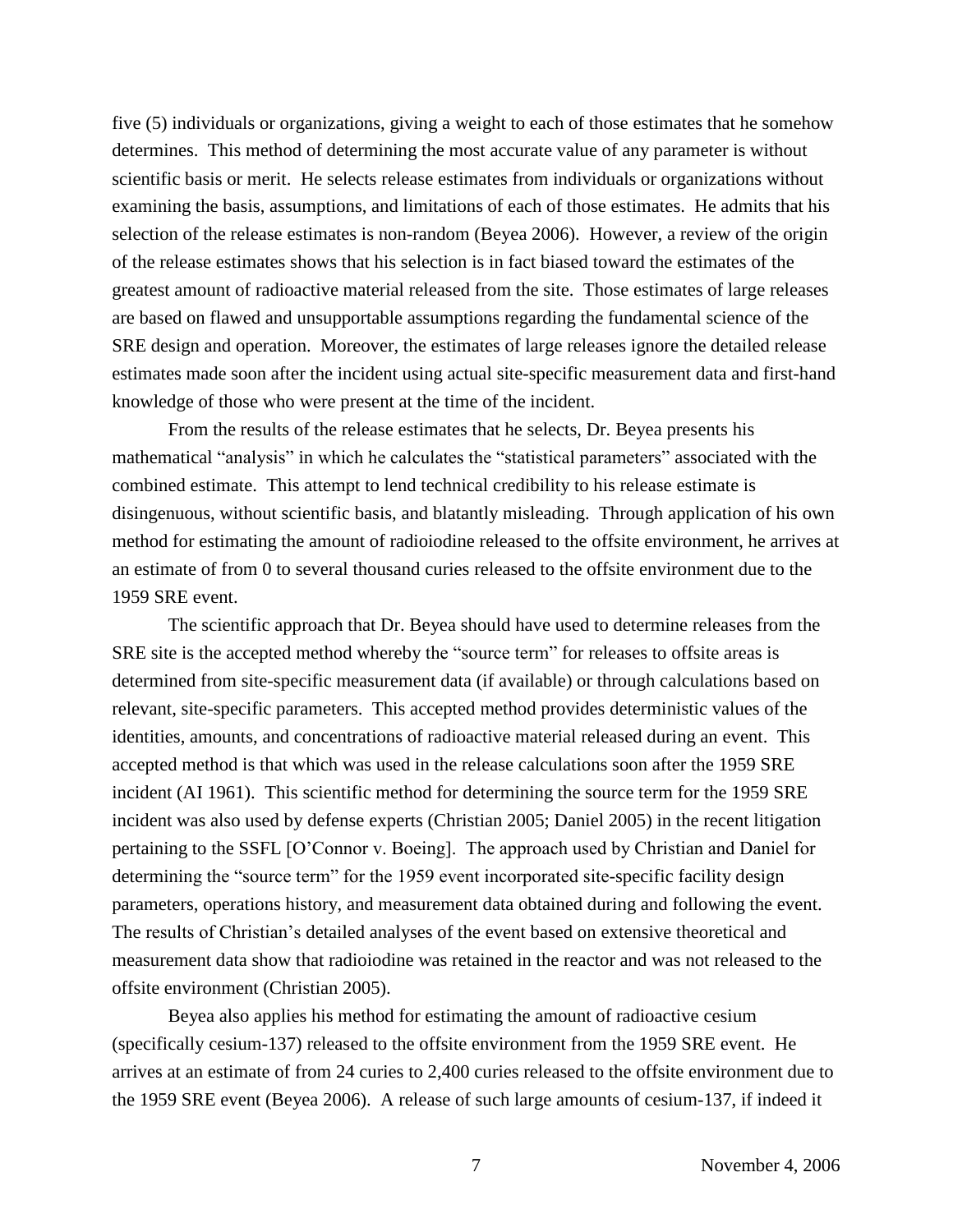had occurred, would have been detected at the time of the event in measurements of radioactivity in the helium cover gas and other components of the SRE, in environmental samples following the event, and in surface soil in the area surrounding the SSFL even today. The presence of quantities of cesium-137 that would indicate a release to the atmosphere was not observed in any of the relevant measurements and analyses at the time of the event or in the years that followed. The absence of elevated levels of cesium-137 in surface soil in the environs of the SRE site is discussed in Section IV.G.

### **B. Dose Estimates**

In Chapter 3 and Appendix 2 of his report, Dr. Beyea presents the methodology and results of his calculations of radiation doses from iodine-131 and cesium-137 from the 1959 SRE incident. He uses radionuclide fate, transport, and dispersion models and parameters that overestimate offsite concentrations. He then assumes exposure assessment pathways and parameter values that overestimate offsite doses (Beyea 2006 at Appendix 2). He presents tables of thyroid doses to offsite residents that are based on offsite releases of 10,000 curies and 20,000 curies of iodine 131 –hypothetical amounts that are unrealistically high and unsupported by the data. (As noted in preceding sections of this report, assessments performed soon after the 1959 SRE event showed that there was no release of radioiodine to offsite areas.) Even with the very large activity Dr. Beyea uses as input to his offsite dose calculations for various distances, the individual thyroid doses to members of the public that he calculates are comparable to the annual dose that one receives in a year from natural background radiation sources in California – a small radiation dose.

Dr. Beyea's tables of radiation doses from cesium-137 are based on releases of 300 curies and 600 curies to offsite areas from the 1959 SRE incident. As noted previously in this report, such large releases of cesium-137 did not occur, were not indicated by measurements at the time, and are not indicated by soil sampling data even today. Although Dr. Beyea uses release estimates of a large quantity of cesium-137 to calculate the offsite doses from cesium-137, the resultant annual radiation dose from cesium-137 that he calculates is less than the dose each resident of the U.S. receives from natural background radiation sources.

Based on his own calculations of releases of radioiodine and radioactive cesium from the 1959 SRE incident, Dr. Beyea calculates offsite radiation doses that are within the range of natural background radiation doses in the U.S. As noted previously in this report, there was no radioiodine or radioactive cesium released offsite and, hence, there would have been no offsite radiation doses to anyone from radioiodine or radioactive cesium from the 1959 SRE incident.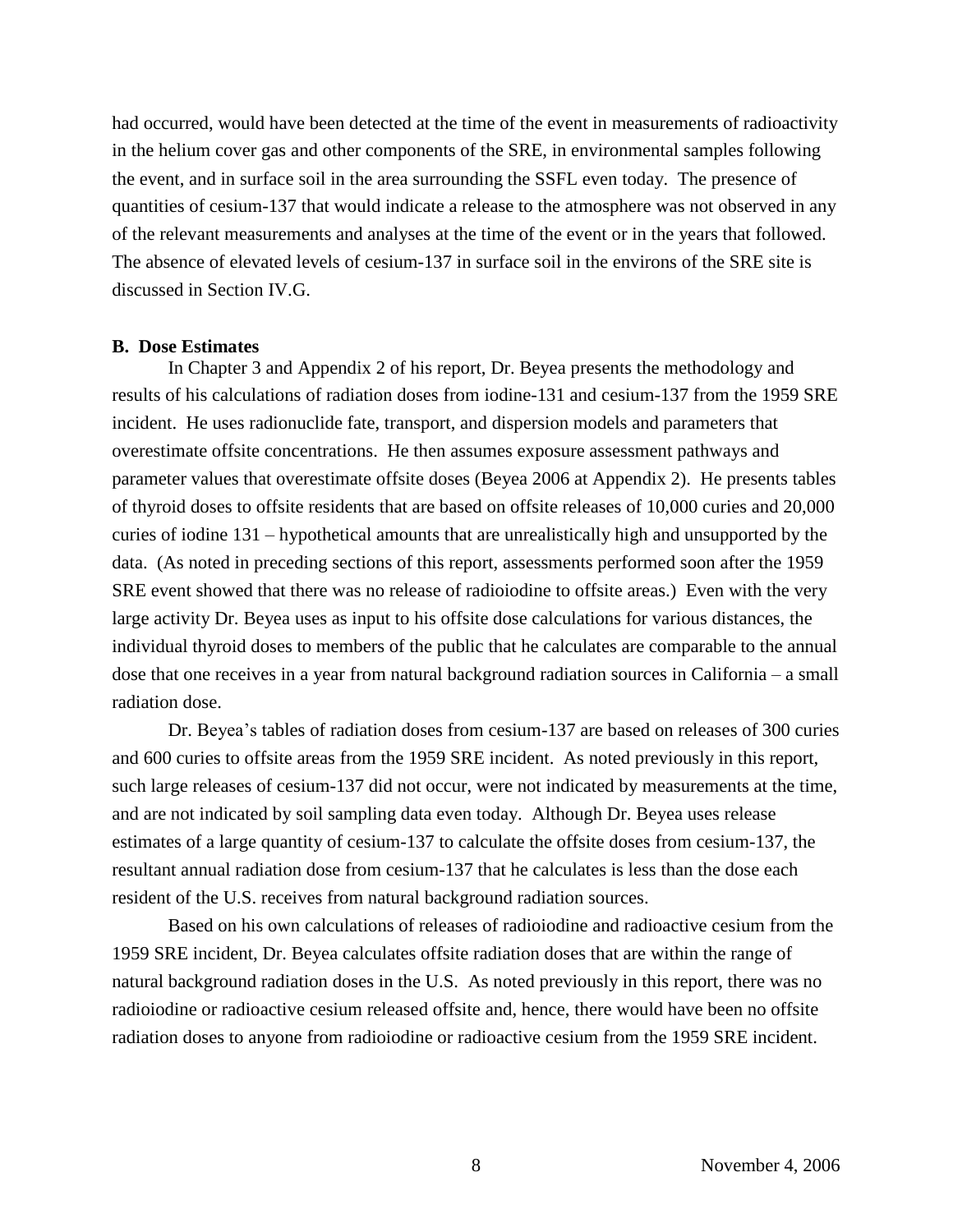### **C. Projected Health Effects**

The key to Beyea's assessment of potential health effects is his calculation of collective (population) doses. He first calculates a radiation dose (in the radiation dose unit rem) for hypothetical persons (with undefined population and exposure characteristics) within each of 96 specific geographic areas (sectors) from the SRE site boundary to beyond 100 kilometers (approximately 62 miles) from the site. He then multiplies each sector-specific dose by the total population within that sector (as of 1960) to calculate the collective dose (person-rem) for each sector. Finally, he adds the collective doses for all 96 sectors to arrive at the population dose that he uses to assess a number of cancers that he claims would be due to the 1959 SRE event.

As noted in the preceding section, the radiation doses that Dr. Beyea calculates are very low, especially for locations more distant from the SRE site. However, the populations in many of those distant sectors are very large. Therefore, even though the doses he calculates are very low (within the variations of natural background doses), the collective (population) dose that he calculates appears to be very large because he includes distant locations having very large populations with very low doses. It is only through such calculations of multiplying very small doses (fractions of rem) by very large populations that he can arrive at large values of collective doses (person-rem).

The preeminent international radiation protection organization, the International Commission on Radiological Protection [ICRP], reports that the method of multiplying very low doses by very large populations to calculate and interpret collective dose (the very method used by Dr. Beyea) is inappropriate and is not a valid predictor of adverse health effects from very small doses (such as the doses calculated by Dr. Beyea). The ICRP notes that collective dose is not intended as a tool for epidemiologic risk assessment and it is therefore inappropriate to use it in risk projections based on epidemiologic studies.

As noted in the preceding section, Dr. Beyea calculates very low doses to offsite individuals as a consequence of the 1959 SRE incident, even though he incorporates assumptions of large release quantities and environmental exposure assessment parameters that maximize his calculated doses. Several organizations have addressed the inappropriateness of calculating health risks at such low doses. For example, the Health Physics Society (the 6,000-member professional organization of radiation safety professionals) issued a Position Statement in 1996 (revised in 2004) entitled "Radiation Risk in Perspective" (HPS 2004). The following is an excerpt from that statement.

"In accordance with current knowledge of radiation health risks, the Health Physics Society recommends against quantitative estimation of health risks below an individual dose of 5 rem in one year or a lifetime dose of 10 rem above that received from natural sources. Doses from natural background radiation in the United States average about 0.3 rem per year. A dose of 5 rem will be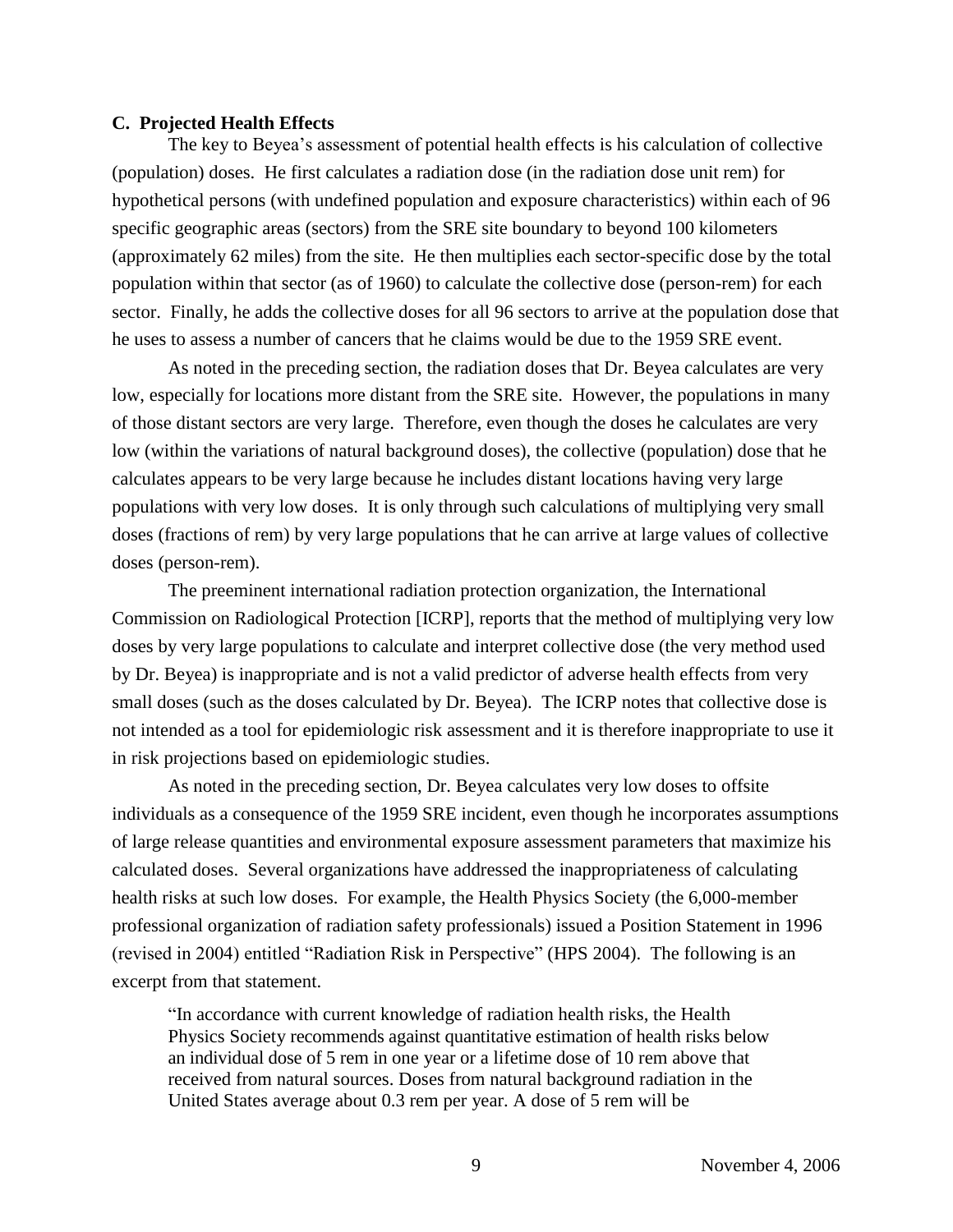accumulated in the first 17 years of life and about 25 rem in a lifetime of 80 years. Estimation of health risk associated with radiation doses that are of similar magnitude as those received from natural sources should be strictly qualitative and encompass a range of hypothetical health outcomes, including the possibility of no adverse health efects at such low levels." (HPS 2004)

The radiation doses calculated by Dr. Beyea are less than the doses received from natural background radiation sources. Hence, Dr. Beyea's quantitative calculation of health risks from those doses cannot be supported by the science and, in fact, adverse health risks from such low doses may actually be zero.

### **VI. OCTOBER 5, 2006 REPORT OF DAVID A. LOCHBAUM**

The report of David A. Lochbaum, prepared for the SSFL Advisory Panel, dated October 5, 2006, presents his estimates of the amounts of gaseous radioactivity, especially radioiodine and cesium that was released to the offsite environment from the 1959 SRE event (Lochbaum 2006). I have reviewed Mr. Lochbaum's report and have the following comments and conclusions regarding that report.

### **A. Gaseous Fission Products That Escaped from the Fuel**

Although Mr. Lochbaum is correct in stating that gaseous fission products escaped from the reactor core into the sodium coolant and that some of that gas passed into the helium cover gas or into the high bay area and was released offsite, he fails to note that those gaseous fission products were limited to radioactive isotopes of krypton and xenon. He ignores the measurement data obtained following the 1959 SRE incident that showed that of the fission products present in the reactor core or the sodium coolant, only the inert (noble) gases krypton and xenon escaped into the helium cover gas or the high bay area. Instead, Mr. Lochbaum uses data from another reactor incident, at Fermi I in 1966, to speculate that the amount of gaseous fission products released from the SRE fuel elements into the sodium coolant was significantly higher than the amount released in the Fermi I incident and that the gaseous fission products that were released from the sodium coolant contained large amounts of radioiodine and cesium (Lochbaum 2006 at pp. 14-15). The principal basis for his opinion in this regard is the difference between radiation readings at the two facilities. There can be numerous causes of such differences between readings (e.g., differences in quantities measured, differences in the type and location of the detectors at the two facilities, differences in the range and calibration of those detectors, etc.) that are unrelated to Mr. Lochbaum's conclusion that the SRE event released radioiodine and cesium to the environment.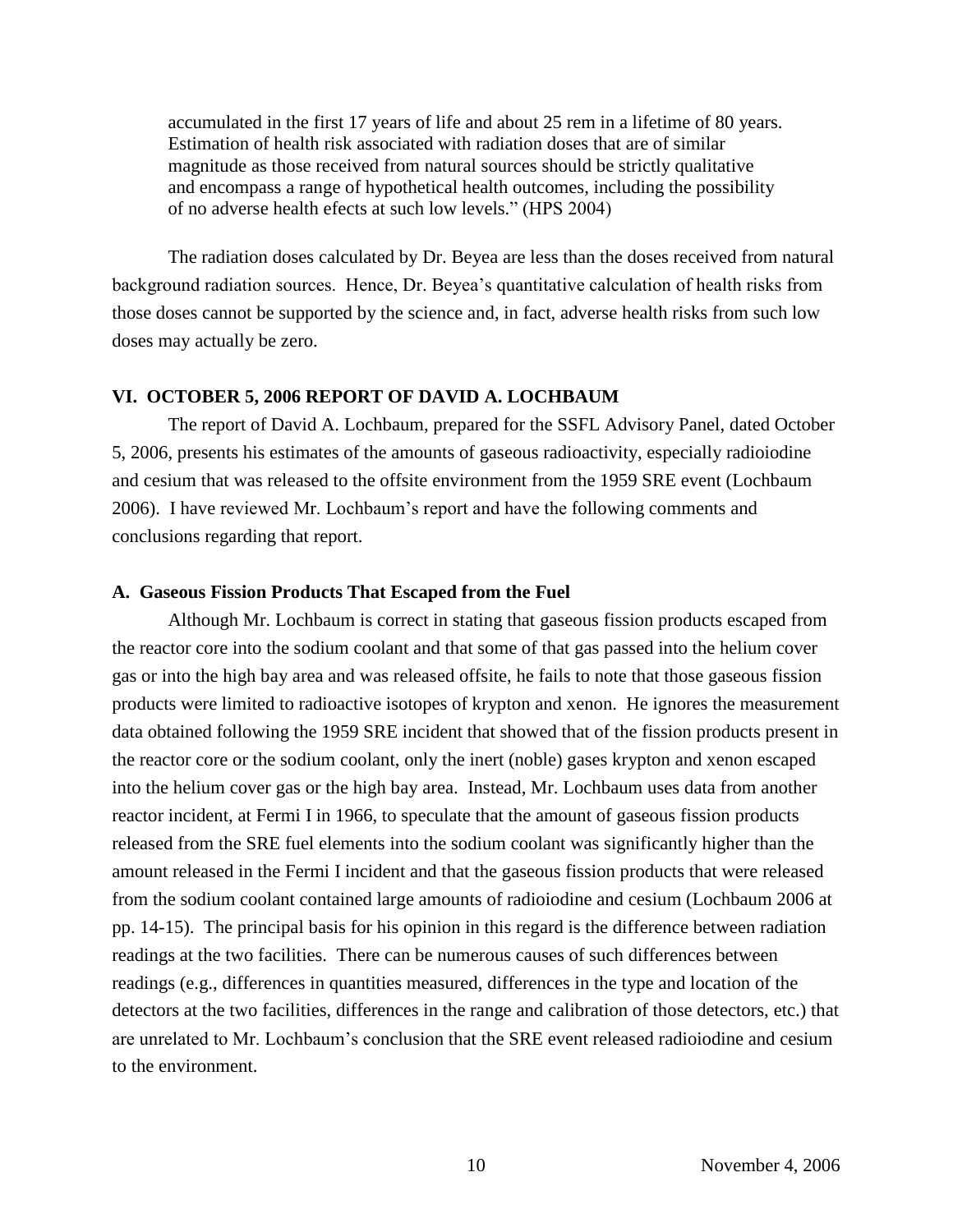### **B. Fraction of Radionuclide Inventory Released Offsite**

Mr. Lochbaum notes that noble gases (krypton and xenon) are released relatively quickly from the fuel into the sodium coolant and that because of their very low solubility in sodium they pass rapidly from the sodium coolant into gas space (Lochbaum 2006 at p. 16). However, he fails to note the indisputable scientific facts that radioiodine and cesium are released from the fuel much slower than noble gases are released and the radioiodine and cesium interact with the sodium coolant very efficiently to prevent their escape into any gas space (such as into the helium cover gas). These differences in reactor release rates and retention fractions in the sodium coolant are the very reasons that only krypton and xenon escaped during the 1959 SRE incident and that radioiodine and cesium were not released from the SRE reactor into the offsite environment.

Mr. Lochbaum states that "the data do not permit a quantitative analysis and prompt a turn to a qualitative assessment." (Lochbaum 2006 at p.15). However, he proceeds to calculate (quantitatively) a range of release fractions. He then uses his own "balancing factors" to conclude that a value of 15 % was closer to the actual release fraction for each of those radionuclides (Lochbaum 2006).

#### **C.** Consequences of Lochbaum's Release Estimates

If the amount of cesium (specifically cesium-137) indicated by Mr. Lochbaum's calculations had actually been released offsite as a consequence of the 1959 SRE incident, there would have been (and would continue to be) measurable quantities of cesium-137 in the surface soil on and around the SRE site. However, concentrations of cesium-137 in soil have been measured at various times at numerous locations in the environs of the SRE site and none of those samples had concentrations of cesium-137 above the range of soil concentrations due to global fallout from atmospheric weapons testing. Environmental monitoring data clearly show that releases of cesium-137 from the site as claimed by Mr. Lochbaum never occurred.

Prepared and submitted by:

John Q. Frain

John R. Frazier, Ph.D. Certified Health Physicist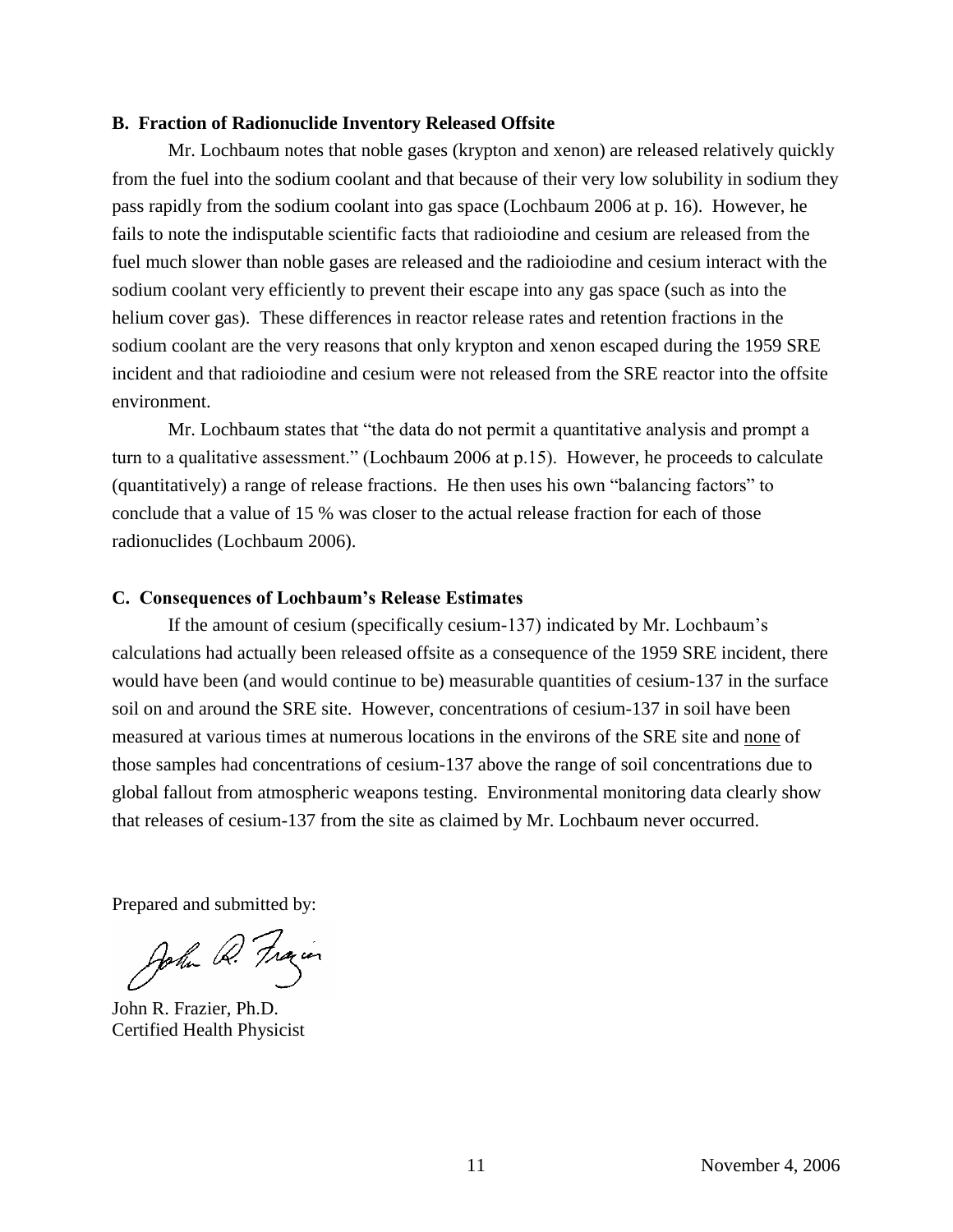## **ATTACHMENT A CURRICULUM VITAE OF JOHN R. FRAZIER**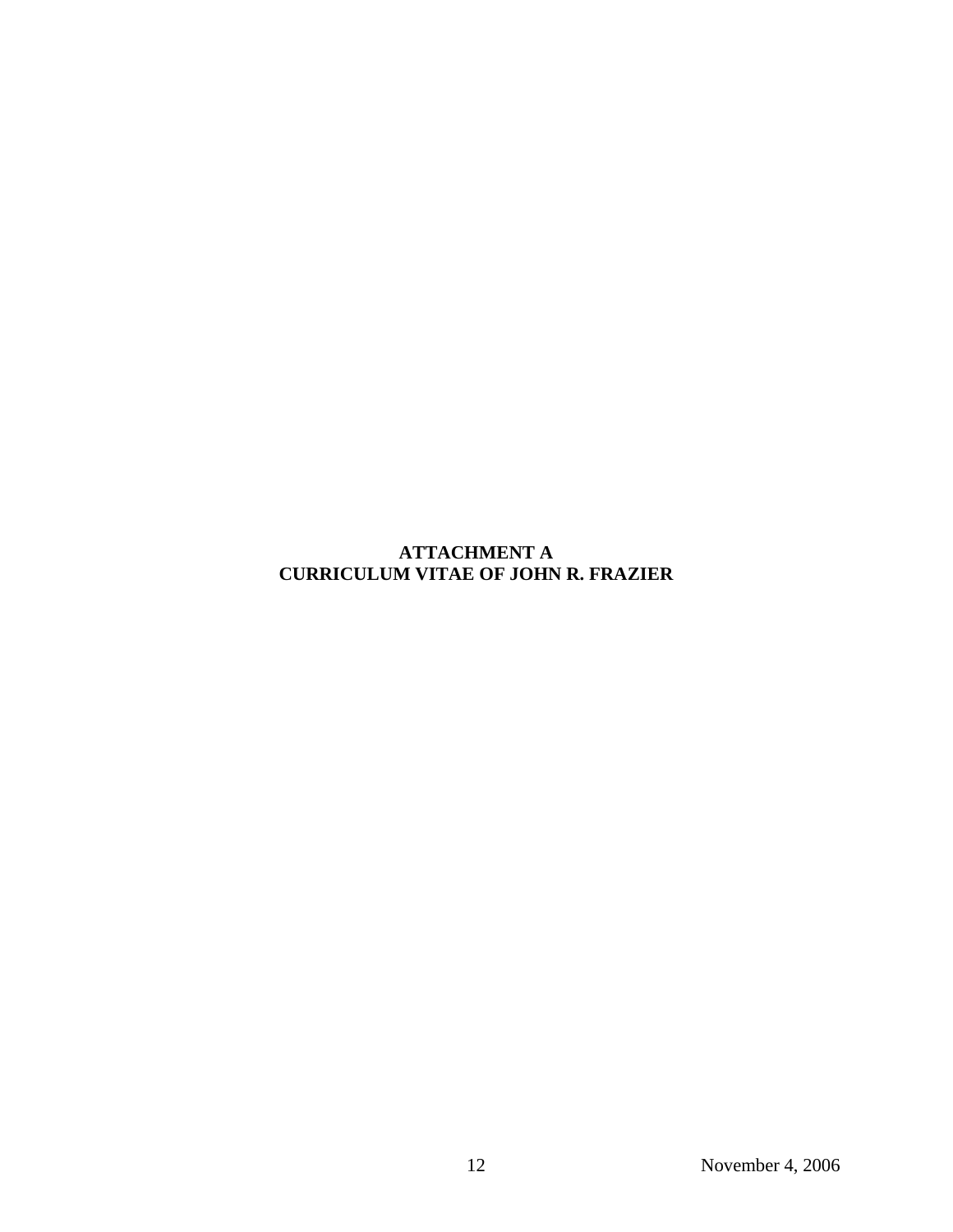# **JOHN R. FRAZIER, Ph.D., CHP**

## *Professional Qualifications*

Dr. Frazier has over 29 years of health physics experience in external and internal dosimetry, environmental dose assessment, radiation risk assessment, radiation spectroscopy, health physics training, bioassay, radiation detection and measurement, and radiological site characterization. Numerous federal agencies including the Nuclear Regulatory Commission (NRC), Environmental Protection Agency (EPA), U.S. Department of Agriculture (USDA), U.S. Department of Defense (DOD), and U.S. Department of Justice (DOJ) have sought his advice on a wide range of health physics and radiation protection topics from operational health physics program design to environmental radiation dose and risk assessments. He has also served as a consultant to private companies and individuals on numerous health physics issues. He is an elected member of the National Council on Radiation Protection and Measurements (NCRP). Dr. Frazier has made presentations on introductory and advanced health physics and radiation protection topics for professional society meetings, student groups, and public interest forums. His publications are in the areas of fundamental interactions of radiation with matter, radiation detection instrumentation, radiological site assessments, and external and internal radiation dosimetry.

### *Education*

Ph.D., Physics, University of Tennessee, Knoxville, Tennessee; 1978.

M.S., Physics, University of Tennessee, Knoxville, Tennessee; 1973.

B.A., Physics, Berea College, Berea, Kentucky; 1970.

### *Registrations/Certifications*

Certification by the American Board of Health Physics in 1981; recertified through 2009.

### *Experience and Background*

### 2004 - *Independent Health Physics Consultant*

*Present*

Dr. Frazier provides consultation services on a wide range of radiation protection issues for private companies, government agencies, and individuals. His principal areas of expertise are internal and external radiation exposure assessments, environmental radiation dose and radiological risk assessments from occupational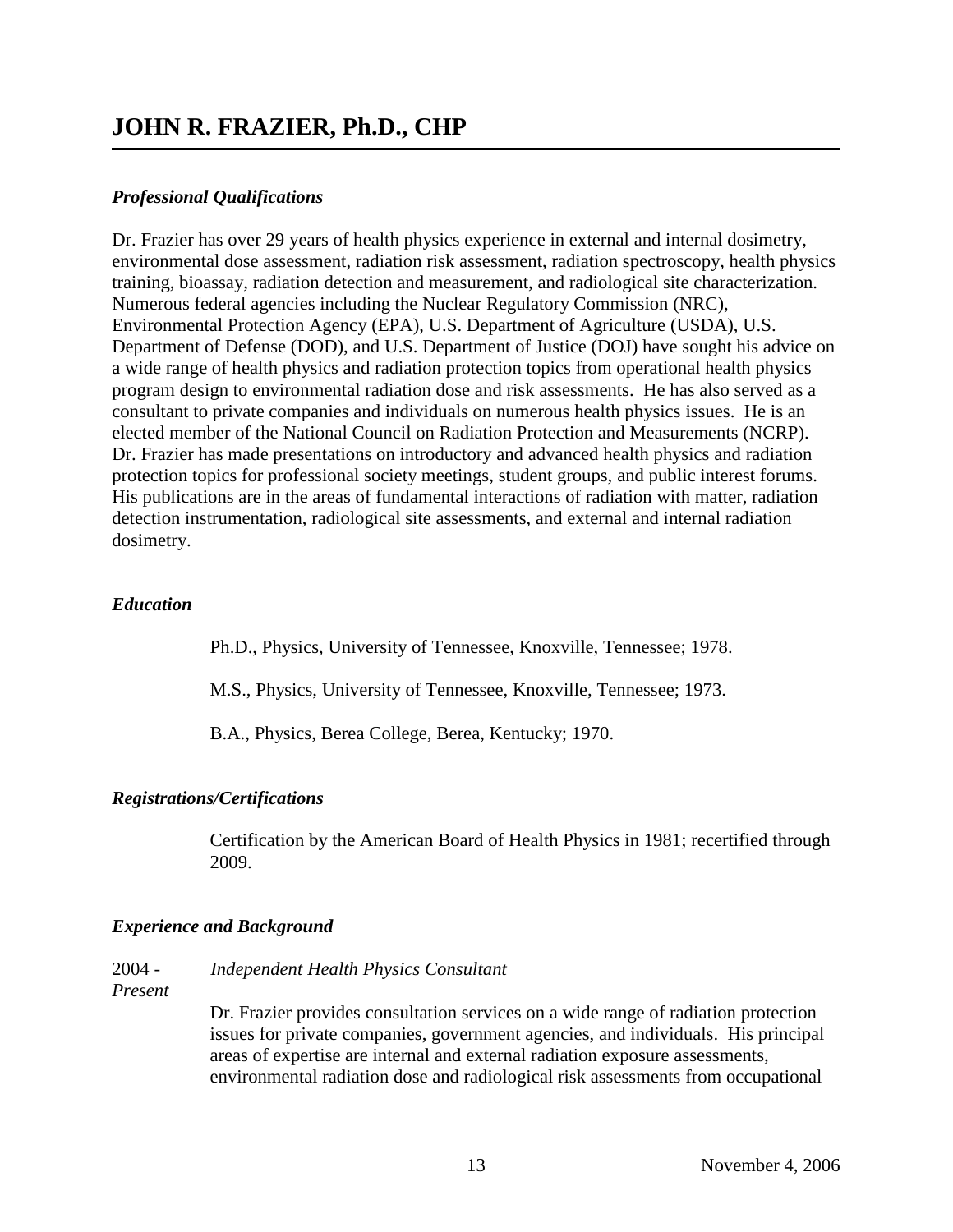and environmental exposures, and evaluations and assessments of all aspects of operational health physics programs.

## 1993 - *Senior Radiological Scientist, Auxier & Associates, Inc., Knoxville,* 2004 *Tennessee.*

Dr. Frazier served as senior consultant on radiation protection issues for private companies and government agencies. He performed assessments of internal and external radiation exposures, environmental radiation doses and radiological risks from occupational and environmental exposures. He also performed evaluations and assessments of all aspects of operational health physics programs. Dr. Frazier served as technical advisor to organizations that performed environmental radiological assessments and risk assessments and that provided occupational radiation protection services in government and industry.

## 1986 - *Senior Radiological Scientist, Nuclear Sciences, IT Corporation, Knoxville,* 1993 *Tennessee.*

Dr. Frazier served as senior radiological scientist and technical manager of the health physics consulting group within IT. He was responsible for health physics professional services provided by IT for federal, state, and local agencies, contractors, and private companies. These services included development of all aspects of the health physics programs for nuclear facilities, technical assessments and evaluations of existing health physics programs, and environmental and occupational radiation dose assessments. He served as technical advisor and task manager for radiological aspects of remedial investigations and feasibility studies (RI/FSs). He also served as manager and technical director for specific projects in areas that included design and implementation of environmental monitoring and sampling programs, assessment of operational health physics programs, and radiation dose and risk assessments for occupational exposures and environmental releases. Previous responsibilities included serving as senior technical consultant for upgrading Environmental Health and Safety Programs at the Department of Energy Rocky Flats Plant, Oak Ridge National Laboratory, and the Oak Ridge Y-12 Plant.

## 1980 - *Health Physicist, Oak Ridge Associated Universities, Oak Ridge, Tennessee.*

1986 Dr. Frazier developed and coordinated Oak Ridge Associated Universities (ORAU) health physics training programs. He taught health physics and radiation protection courses for several hundred students each year at ORAU Professional Training Programs. He developed new lectures, laboratory exercises, and training materials for health physics training for the Nuclear Regulatory Commission, Department of Energy, and corporate clients. In addition to his training responsibilities, Dr. Frazier served as division health physicist for the Manpower Education, Research, and Training Division of ORAU. He served as technical consultant to federal and state agencies, other training institutions, and ORAU clientele on environmental, health and safety issues. He evaluated radiation measurement and radiation protection instrumentation equipment.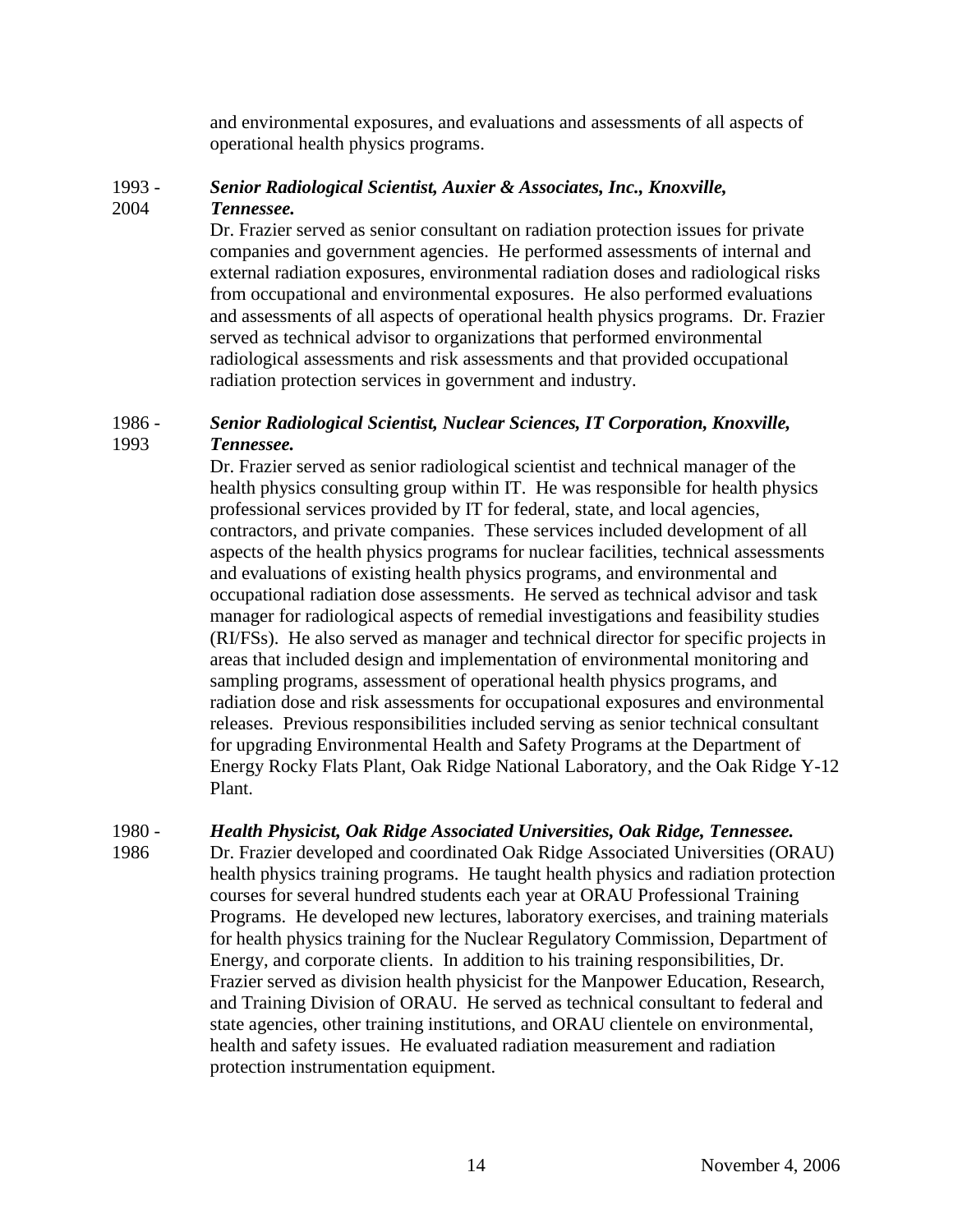## 1978 - *Chief Radiation Physics Section, Bureau of Radiological Health, Rockville,* 1980 *Maryland.*

Dr. Frazier supervised research and support activities of a staff of seven health physics professionals and technicians. He planned and implemented radiation research projects pertaining to ionizing radiation detection/ measurement. He scheduled personnel requirements in accordance with the scope of such projects. He coordinated support for external radiation dosimetry by the Radiation Physics Section for all other branches in the Division of Electronic Products. He supervised and performed multi-point calibrations of radiation detection/ measurement instruments per month. Dr. Frazier also assisted in planning radiation dosimetric surveys of large numbers and types of ionizing radiation sources to reduce population exposure. He coordinated environmental radiation dosimetry for extended geographical areas using external radiation dosimeters.

## 1977- *Research Physicist, Bureau of Radiological Health, Rockville, Maryland.*

1980 Dr. Frazier calibrated X-ray detection/measurement instruments. He maintained radiation calibration secondary standards traceable to the National Bureau of Standards. He evaluated new X-Ray detection/measurement instruments with radio-frequency fields under controlled environmental conditions and a wide range of ionizing radiation fields. He also developed external radiation dosimetry techniques with both active and passive dosimeters.

## *Awards/Activities*

Fellow, Health Physics Society, 2000 Elda E. Anderson Award, Health Physics Society, 1988 Senior Technical Associate, IT Corporation, 1988 Distinguished Technical Associate, IT Corporation, 1990 National Council on Radiation Protection and Measurements (NCRP) Council Member, 2002-2008 Scientific Committee 46, 1999-2006 Scientific Committee 2-1, 2004-2006

## *Professional Affiliations*

Health Physics Society

(Plenary Membership since 1981; President, 2002-3; President-Elect, 2001-2; Board of Directors, 1992-5; Treasurer-Elect, 1997-8; Treasurer, 1998-2000) American Academy of Health Physics (Secretary, 1996-1997, Director, 1998) East Tennessee Chapter of the Health Physics Society (Past President) International Radiation Protection Association (Plenary Membership)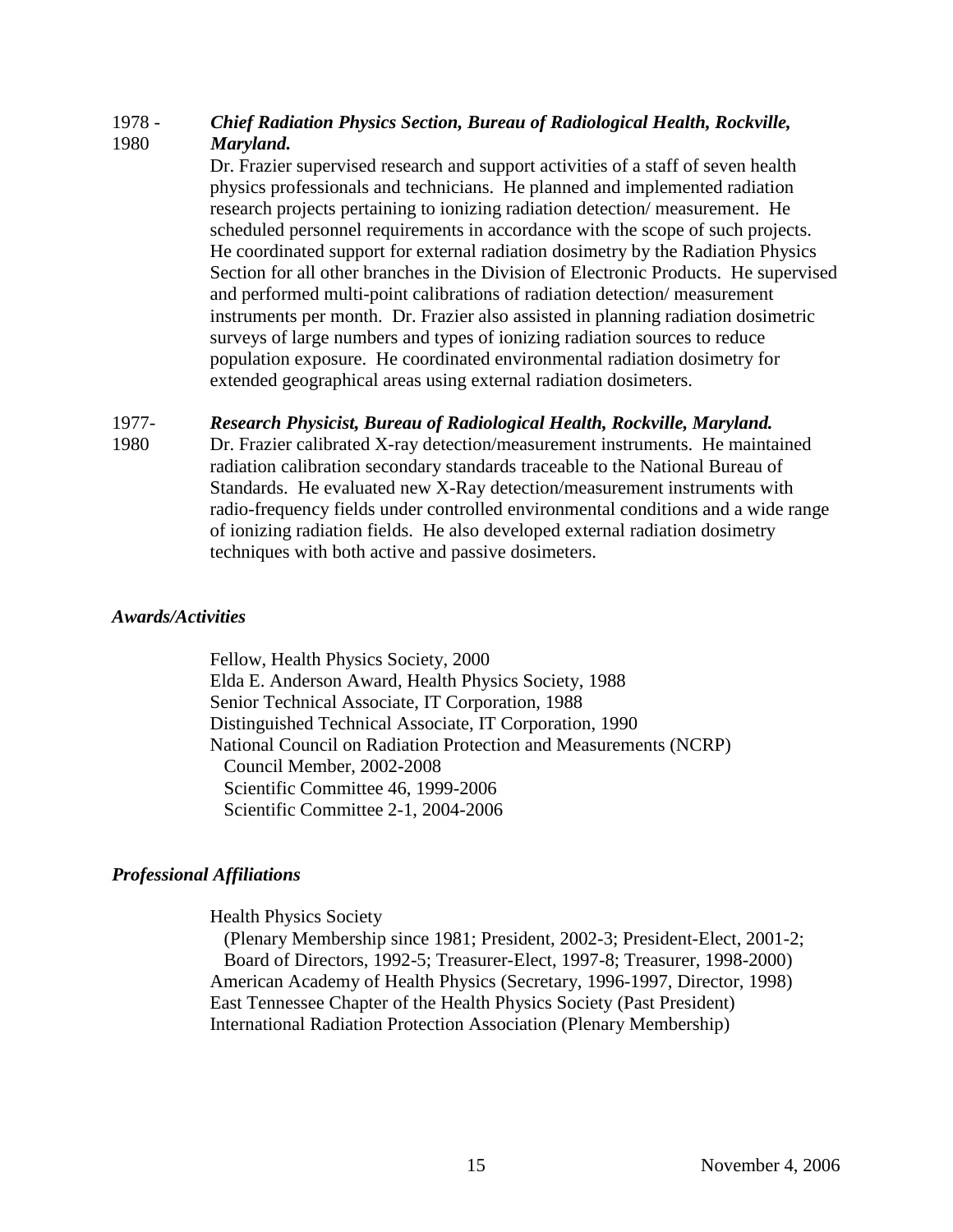## *Publications*

Dr. Frazier has prepared or contributed to over 100 reports and publications in the fields of health physics and environmental science.

## *List of Publications*

- Frazier, J. R., "Negative Ion Resonances in the Fluorobenzenes and Biphenyl" Ph.D. Dissertation, University of Tennessee, Knoxville, Tennessee, 1978.
- Frazier, J. R., "Low-Energy Electron Interactions with Organic Molecules: Negative Ion States of Fluorobenzenes," Journal of Chemical Physics, Vol. 69, No. 3807, 1978.
- Frazier, J. R., "Performances of X-ray Measurement Instruments in RF Fields," HEW Publication (FDA) 78-8065 Rockville, Maryland, 1978.
- Frazier, J. R., "A Dosimetry System for Evaluating Chest X-Ray Exposures," HEW Publication (FDA) 79-I 107, 1979.
- Film Badge Dosimetry in Atmospheric Nuclear Tests, National Academy Press, Washington, D.C., 1989.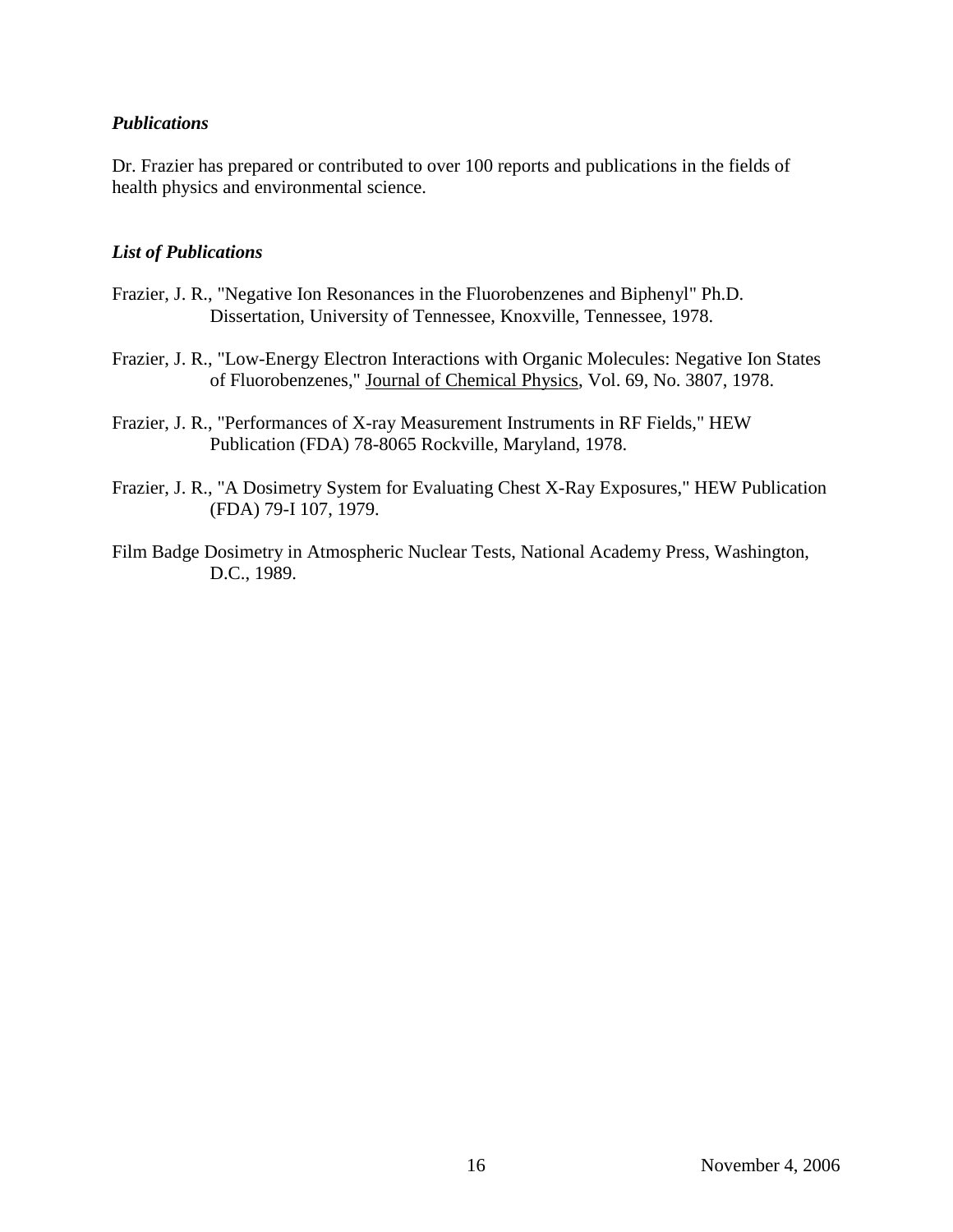# **ATTACHMENT B LIST OF DOCUMENTS**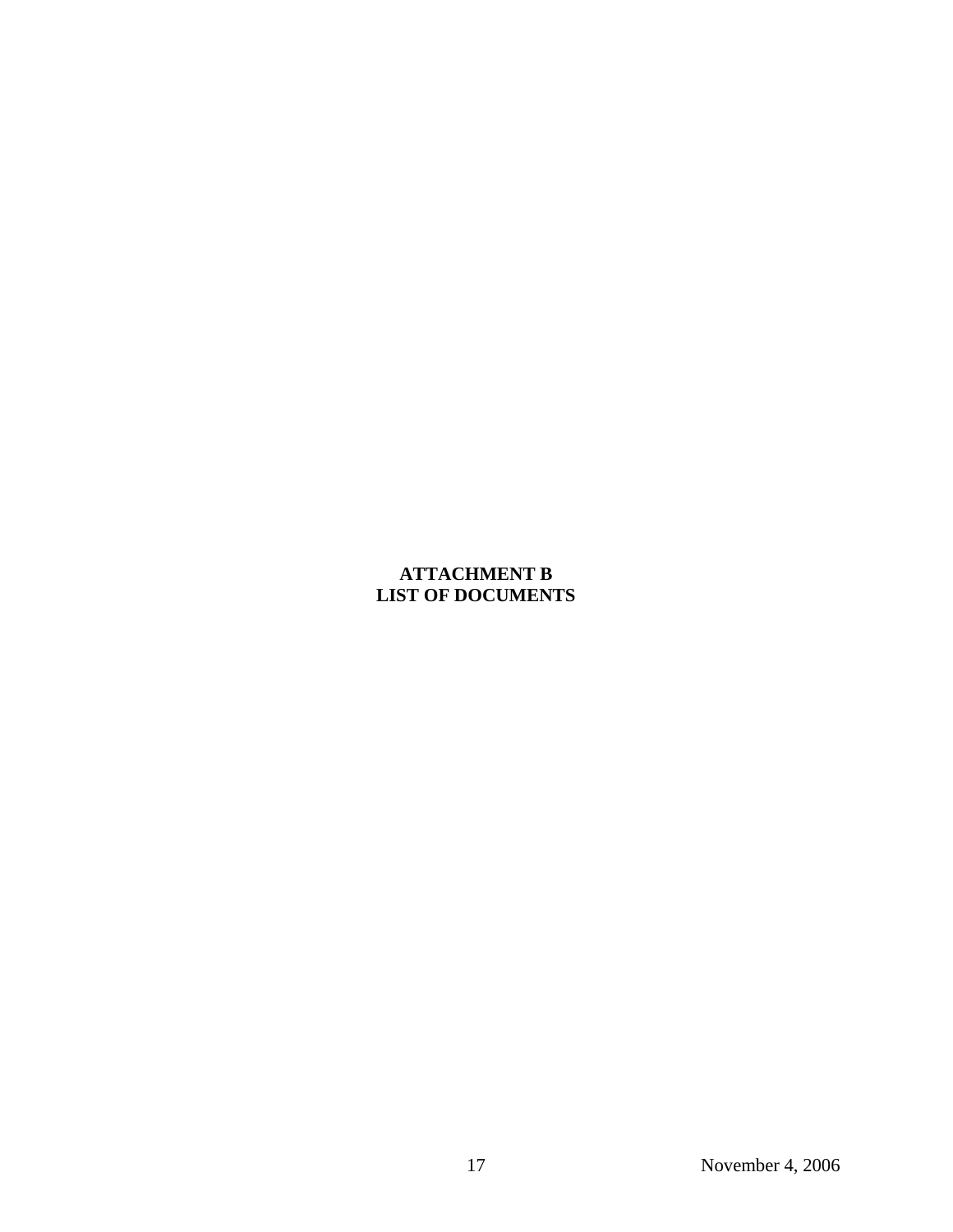## **List of Documents Reviewed**

**(AI 1959)** Atomics International, "SRE Fuel Element Damage – An Interim Report", NAA-SR-4488, November 15, 1959.

**(AI 1961)** Atomics International, "SRE Fuel Element Damage – Final Report", NAA-SR-4488 (suppl), 1961.

**(AI 1962)** Atomics International, "Distribution of Fission Product Contamination in the SRE", NAA-SR-6890, March 1, 1962.

**(Beyea 2006)** Jan Beyea, Ph.D., "Feasibility of Developing Exposure Estimates for Use in Epidemiological Studies of Radioactive Emissions from the Santa Susana Field Laboratory, Report to the Santa Susana Field Laboratory Advisory Panel, A Project of the Tides Center", Revision 0b, October 5, 2006.

**(Christian 2005)** Jerry D. Christian, Ph.D., "Chemical Behavior of Iodine-131 during SRE Fuel Element Damage in July 1959 Response to Plaintiffs' Expert Witness Arjun Makhijani", May 26, 2005.

**(Daniel 2005)** John A. Daniel, Sr., "Investigation of Releases from Santa Susana Sodium Reactor Experiment in July 1959", May 27, 2005.

**(EGG 1979)** EG&G Energy Measurements Group, "Aerial Radiological Surveys of Rockwell International Facilities", EGG-1183-1751, October 1979.

**(EPA 1998a)** U.S. Environmental Protection Agency, Office of Radiation and Indoor Air, Memorandum from J. Griggs to T. Kelly, "Radiochemical Results for Bell Canyon Samples", November 20, 1998.

**(EPA 1998b)** U.S. Environmental Protection Agency, Office of Radiation and Indoor Air, Memorandum from J. Griggs to T. Kelly, "Radiochemical Results for Bell Canyon Samples", December 7, 1998.

**(Hamilton 1997)** Dr. Terry F. Hamilton, Technical Report, "An Investigation on the 137Cs Content of Soil Collected from the Boeing North America, Inc., Employees' Recreational and Fitness Center in Canoga Park (CA)", June 20, 1997.

**(HPS 2004)** Health Physics Society, "Radiation Risk in Perspective - Position Statement of the Health Physics Society", August 2004.

**(Lochbaum 2006)** David A. Lochbaum, "An Assessment of Potential Pathways for Release of Gaseous Radioactivity Following Fuel Damage During Run 14 at the Sodium Reactor Experiment", Prepared for the Santa Susana Field Laboratory Advisory Panel, October 5, 2006.